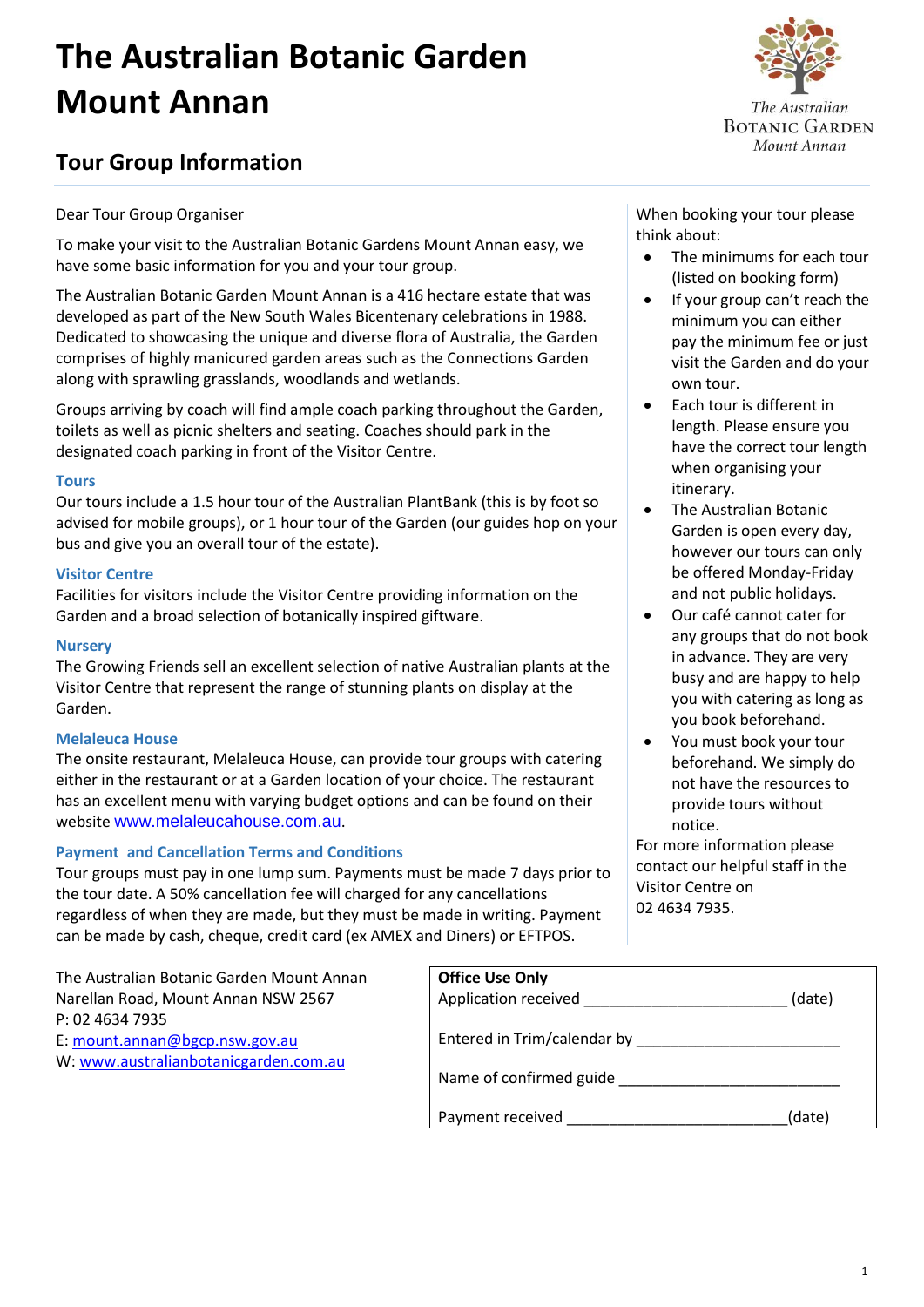# **Directions from Sydney or Canberra**

The Garden lies on the Hume Motorway between Canberra and Sydney (approximately 45 minutes south of Sydney).

When travelling from either Canberra or Sydney, take the Narellan Road exit and follow the signs towards Camden. The Garden entry is the second set of lights after exiting the Hume Motorway.



Canberra to The Australian Botanic Garden – approximately 2.5 hours travel by car

Sydney to The Australian Botanic Garden – approximately 45 minutes travel by car



The Australian **BOTANIC GARDEN** Mount Annan

The Australian Botanic Garden Mount Annan Narellan Road, Mount Annan NSW 2567 P: 02 4634 7935 E[: mount.annan@bgcp.nsw.gov.au](mailto:mount.annan@bgcp.nsw.gov.au) W: [www.australianbotanicgarden.com.au](http://www.australianbotanicgarden.com.au/)